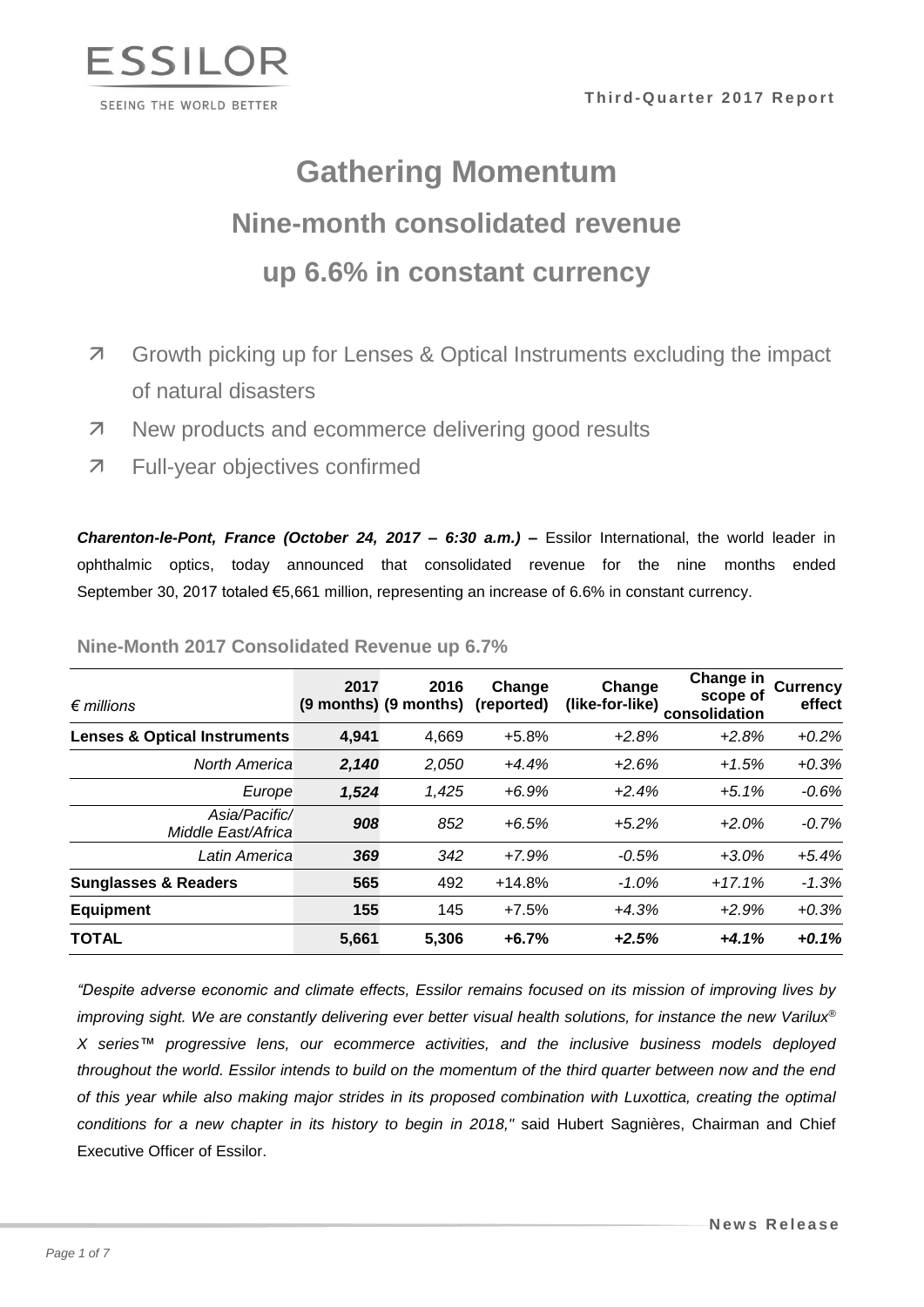

## **Nine-Month Revenue**

Constant currency growth (like-for-like plus acquisitions) reached 6.6%, fueled by:

- A 2.5% like-for-like increase in consolidated revenue, reflecting good results at the Lenses & Optical Instruments and Equipment divisions since the beginning of the year, but also a slight contraction in sales for Sunglasses & Readers.
- A 4.1% positive contribution from changes in the scope of consolidation, primarily reflecting the acquisitions made in 2016.

Since the beginning of the year, the currency effect on revenue has become neutral (+0.1%). The currency impact had been highly positive in the first quarter, but has gradually diminished due to euro appreciation against the Company's main invoicing currencies (US dollar, British pound, yen, Chinese yuan, etc.) in recent months.

| $\epsilon$ millions                     | Q3 2017 | Q3 2016 | Change<br>(reported) | Change  | Change in<br>scope of<br>(like-for-like) consolidation | <b>Currency</b><br>effect |
|-----------------------------------------|---------|---------|----------------------|---------|--------------------------------------------------------|---------------------------|
| <b>Lenses &amp; Optical Instruments</b> | 1,559   | 1,541   | $+1.2%$              | $+3.1%$ | $+2.1%$                                                | $-4.0\%$                  |
| <b>North America</b>                    | 658     | 671     | $-2.0\%$             | $+2.3%$ | $+1.0%$                                                | $-5.4%$                   |
| Europe                                  | 487     | 461     | $+5.8%$              | $+3.0%$ | $+3.7%$                                                | $-0.9%$                   |
| Asia/Pacific/<br>Middle East/Africa     | 293     | 288     | $+1.7%$              | $+5.7%$ | $+2.0%$                                                | $-6.0%$                   |
| Latin America                           | 121     | 121     | $+0.8%$              | $+1.4%$ | $+2.7%$                                                | $-3.4%$                   |
| <b>Sunglasses &amp; Readers</b>         | 148     | 132     | $+12.0%$             | $+0.2%$ | $+18.3%$                                               | $-6.5%$                   |
| <b>Equipment</b>                        | 45      | 50      | $-10.6%$             | $-9.4%$ | $+2.9%$                                                | $-4.0%$                   |
| <b>TOTAL</b>                            | 1,752   | 1.723   | $+1.7%$              | $+2.5%$ | $+3.4%$                                                | $-4.2%$                   |

# **Third-Quarter 2017 Consolidated Revenue up 1.7%**

# **Third-Quarter Revenue by Region and Division**

Revenue excluding currency effects rose 5.9% in the third quarter of 2017, to €1,752 million. Like-for-like growth was 2.5%, as in the first half. However, the growth rate was negatively impacted by a series of natural disasters – including Hurricanes Harvey and Irma, which swept through the Southern United States and the Caribbean, as well as the earthquake that struck Mexico – along with the negative effects of tax reform in India. It is estimated that these events, which primarily affected the "Lenses & Optical Instruments" and "Sunglasses & Readers" businesses, reduced the Company's growth by more than 50 basis points during the quarter.

#### Lenses & Optical Instruments

The Lenses & Optical Instruments division posted like-for-like<sup>1</sup> revenue growth of 3.1% in the third quarter. Looking beyond the aforementioned one-off factors, the division's underlying growth accelerated sharply relative to the second quarter (+2.5%).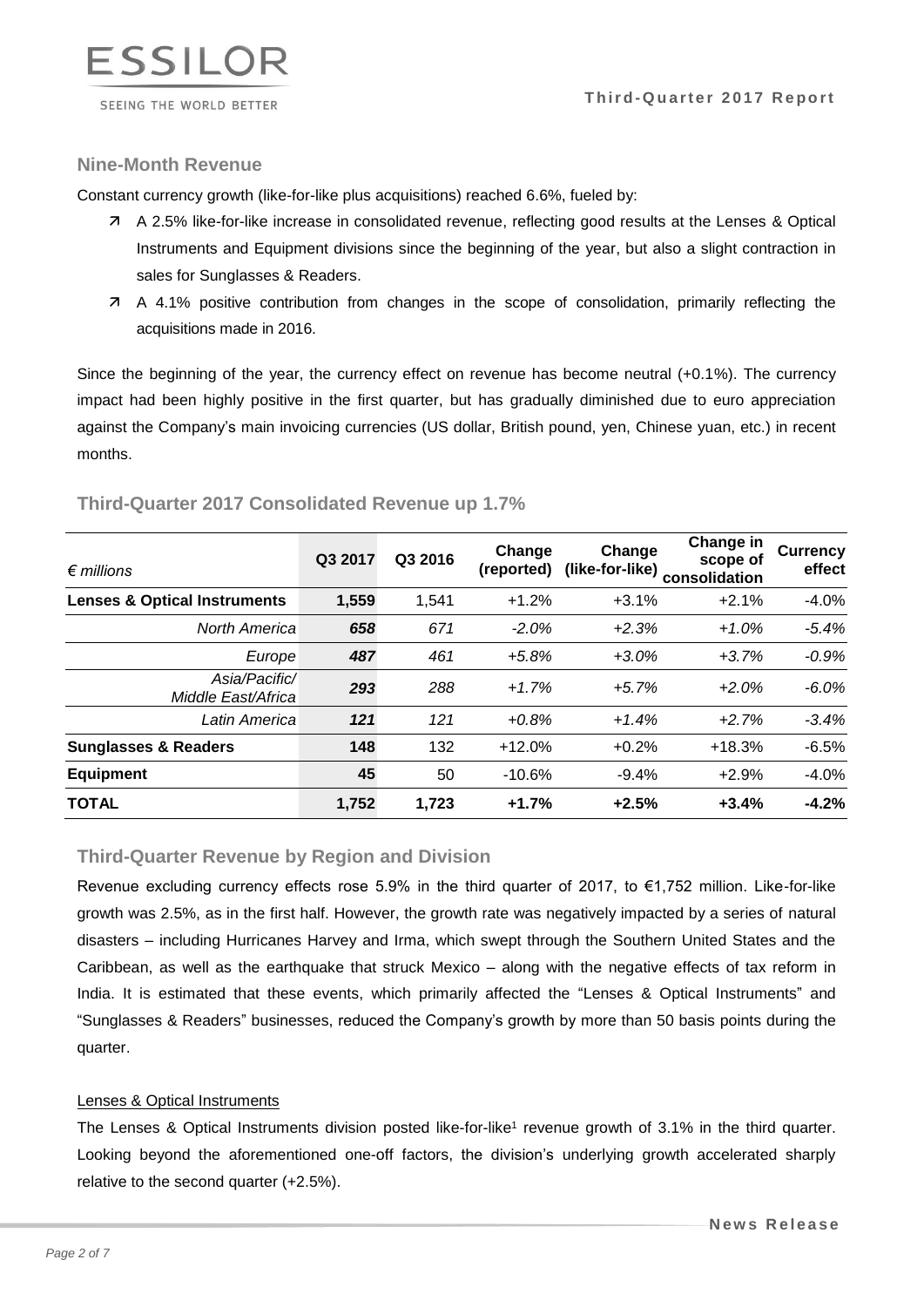



SEEING THE WORLD BETTER

In North America, revenue increased by 2.3% like for like<sup>1</sup>, despite natural disasters impacting the United States at the end of August and beginning of September.

The core US lens business grew steadily and reflected continued improvement in underlying performance, notwithstanding a lackluster market. Key strategic initiatives in Alliances (Vision Source, PERC/IVA and Optiport) and business solutions continued to support performance, including the ongoing deployment of new offers for members of the alliance service platforms across independent eyecare professionals. The Company also saw encouraging early signs from the launch of its "Ultimate Lens Package" with independent eyecare professionals - comprised of the Varilux® X series™ lens and Crizal Sapphire® 360° UV and Transitions® Signature® VII added-value products for progressive wearers and the Eyezen™+ lens and Crizal Sapphire® 360° UV and Transitions® Signature® VII added-value products for single vision wearers. In its key account business, Essilor experienced robust demand for innovative lens offerings in addition to increased exposure to fast-growing retail groups. Contact lens distribution activities continued to perform well during the quarter. Growth was moderate in Canada, while online sales continued to power ahead.

In **Europe**, like-for-like<sup>1</sup> growth picked up (+3.0%) thanks to the core lens business and the success of the ecommerce sites. The rapid rollout of the Varilux® X series™ progressive lens, now marketed across all countries in the region, together with volume growth for Transitions® photochromic lenses, fueled strong sales to opticians. Eastern Europe, Russia and Italy delivered the best results on the back of an improved product mix. France returned to growth, and the momentum remained solid in Portugal and Scandinavia. Results in the United Kingdom and Germany were more mixed.

Like-for-like<sup>1</sup> sales growth of 5.7% in **Asia/Pacific/Middle East/Africa** was driven by a high single-digit increase in fast-growing countries, which more than offset a slight dip in the developed countries of the region. Sales in China were buoyed by mid-range product lines, new Eyezen™ Lite lenses and online sales. South Korea delivered strong results thanks to progressive and photochromic lenses. In Southeast Asia, strong sales of progressive lenses and Crizal® and Transitions® products once again drove solid gains. Sales growth in Turkey accelerated, thanks in part to a low comparison base. Business remained brisk in Africa, while trends in the Middle East were more mixed. Tax reform in India had a disruptive effect on mid-range product sales and distribution. Challenging market conditions in Taiwan and Hong Kong persisted.

In **Latin America**, sales rose 1.4% on a like-for-like<sup>1</sup> basis, representing an improvement compared to the second quarter (-5.1%). Though the economic climate in Brazil remained challenging, gradually normalizing business levels were evidenced by a return to volume growth for Varilux® progressive lenses, relieving a significant portion of the downward pressure on sales. However, supply chain disruptions caused by the earthquake in Mexico fully offset a sharp rise in sales during July and August. All other countries in the region saw robust gains, with Argentina leading the way.

**Revenue at the ecommerce businesses** rose 15% like-for-like<sup>1</sup> , in line with the first half. In North America, sales were boosted by strong results for EyeBuyDirect™ and a return to growth for Clearly™ in the United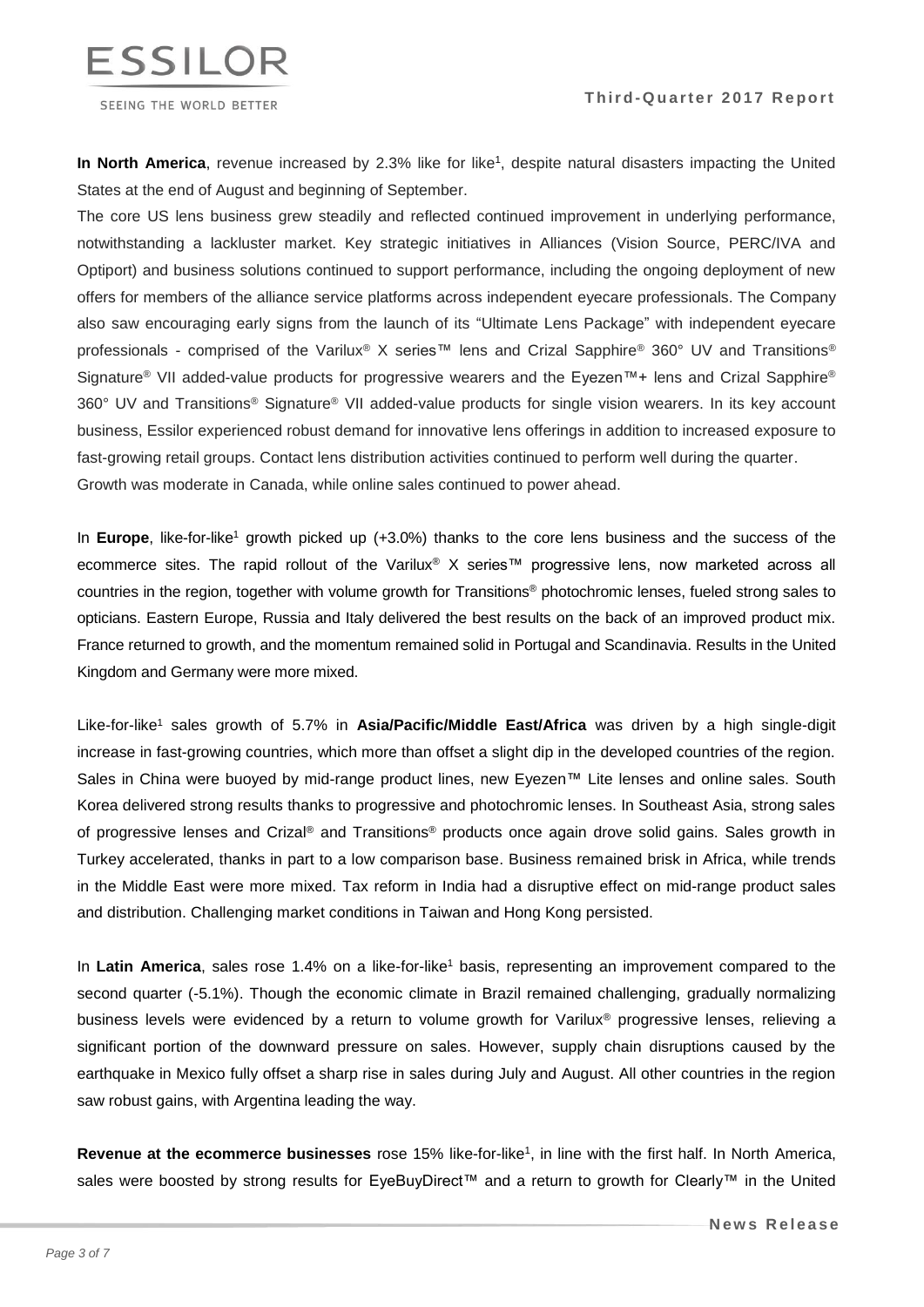

States and Canada. Growth in Europe was fueled by the successful business models of Vision Direct™ for contact lenses and Glasses Direct™ for prescription glasses. The e-commerce sites in India (coolwinks.com) and China (coastalvision.cn) continued to increase in scale.

## Sunglasses & Readers

**Sunglasses & Readers** revenue was up 0.2% like-for-like<sup>1</sup> in the third quarter. Growth improved over H1 levels when excluding the impact of natural disasters, which mainly impacted Costa.

**Costa** experienced significant disruption from natural disasters affecting its core regions, especially Florida as well as the Caribbean. Despite this, the business continued to grow, notably through ecommerce, optical frames and regional expansion.

**FGX** continued to reinforce its presence in key accounts and build a pipeline of future growth opportunities.

In China, **Xiamen Yarui Optical** (Bolon™/Molsion™/Prosun™) benefited from a solid sales dynamic in ecommerce, international, and Bolon™ stores during the third quarter. In addition, the company continues its action plan in order to optimize the inventory levels of sunglasses at wholesalers and eyecare professionals. A return to sustainable growth is expected in 2018. **Photosynthesis Group,** acquired last year, continued to perform well.

#### Equipment

Sales at the **Equipment** division declined by 9.4% like-for-like<sup>1</sup>, primarily due to the postponement of deliveries for digital generators and polishers in the US, where sales of coating machines and consumables held up well. Business conditions in Latin America remained challenging. In Europe and Asia, sales were once again boosted by the new generation of the VFT-Orbit 2™ digital generator and Multi-FLEXTM polisher, along with the many investments made in new production capacity. Trends in the division's order book and future growth opportunities support a positive outlook for the coming months.

# **Acquisitions and Partnerships**

Since the beginning of the year, Essilor has pursued its strategy of forging local partnerships by acquiring majority interests in **nine** companies representing aggregate full-year revenue of around €**87** million.

During the third quarter, the Company expanded its coverage in Africa by taking over the optical businesses of CFE, which distributes optical products (ophthalmic lenses, frames and instruments) to opticians in Central and West African countries and generates annual revenue of approximately €2.5 million. These businesses have been housed in a new fully-owned Essilor subsidiary called **CFE Optique**.

#### **Outlook**

Over the rest of 2017, Essilor will continue to roll out its innovations and expand its businesses. The Company intends to deliver constant currency revenue growth of between 6% and 7% over the full year, including likefor-like<sup>1</sup> growth of around 3%. The adjusted<sup>3</sup> contribution from operations<sup>2</sup> is expected to be close to 18.5% of revenue.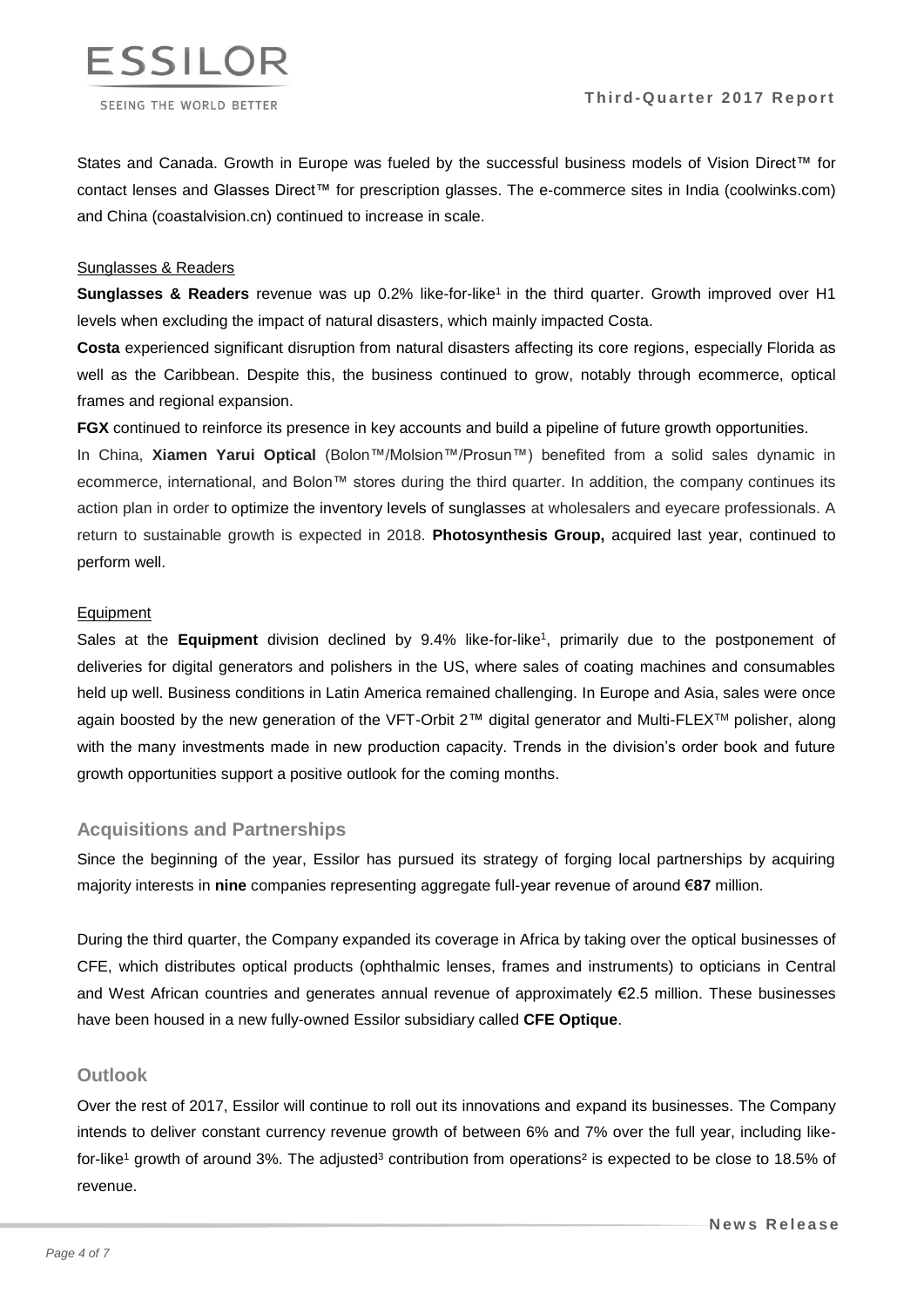

**Third-Quarter 2017 Report** 

#### **A conference call in English will be held today at 10:00 a.m. CEST.**

The meeting will be available live and may also be heard later at: <http://hosting.3sens.com/Essilor/20171024-153D2CE5/en/startup.php>

#### **Forthcoming investor event**

The 2017 annual results will be released on March 1<sup>st</sup>, 2018.

## *About Essilor*

*The world's leading ophthalmic optics company, Essilor designs, manufactures and markets a wide range of lenses to improve and protect eyesight. Its mission is to improve lives by improving sight. To support this mission, Essilor allocates more than €200 million to research and innovation every year, in a commitment to continuously bring new, more effective*  products to market. Its flagship brands are Varilux®, Crizal®, Transitions®, Eyezen™, Xperio®, Foster Grant®, Bolon™ and *Costa®. It also develops and markets equipment, instruments and services for eyecare professionals.*

*Essilor reported consolidated revenue of more than €7.1 billion in 2016 and employs approximately 64,000 people worldwide. It markets its products in more than 100 countries and has 33 plants, 490 prescription laboratories and edging*  facilities, as well as 5 research and development centers around the world (as of December 31, 2016). For more *information, please visit www.essilor.com.*

*The Essilor share trades on the Euronext Paris market and is included in the Euro Stoxx 50 and CAC 40 indices. Codes and symbols: ISIN: FR0000121667; Reuters: ESSI.PA; Bloomberg: EI:FP.*

# **CONTACTS**

| <b>Investor Relations</b>          | <b>Corporate Communications</b> | <b>Media Relations</b>     |
|------------------------------------|---------------------------------|----------------------------|
| Véronique Gillet - Sébastien Leroy | Laura Viscovich                 | Maïlis Thiercelin          |
| Ariel Bauer - Alex Kleban          |                                 |                            |
| Tel.: +33 (0) 1 49 77 42 16        | Tel.: +33 (0) 1 49 77 45 02     | Tel.: +33 (0)1 49 77 45 02 |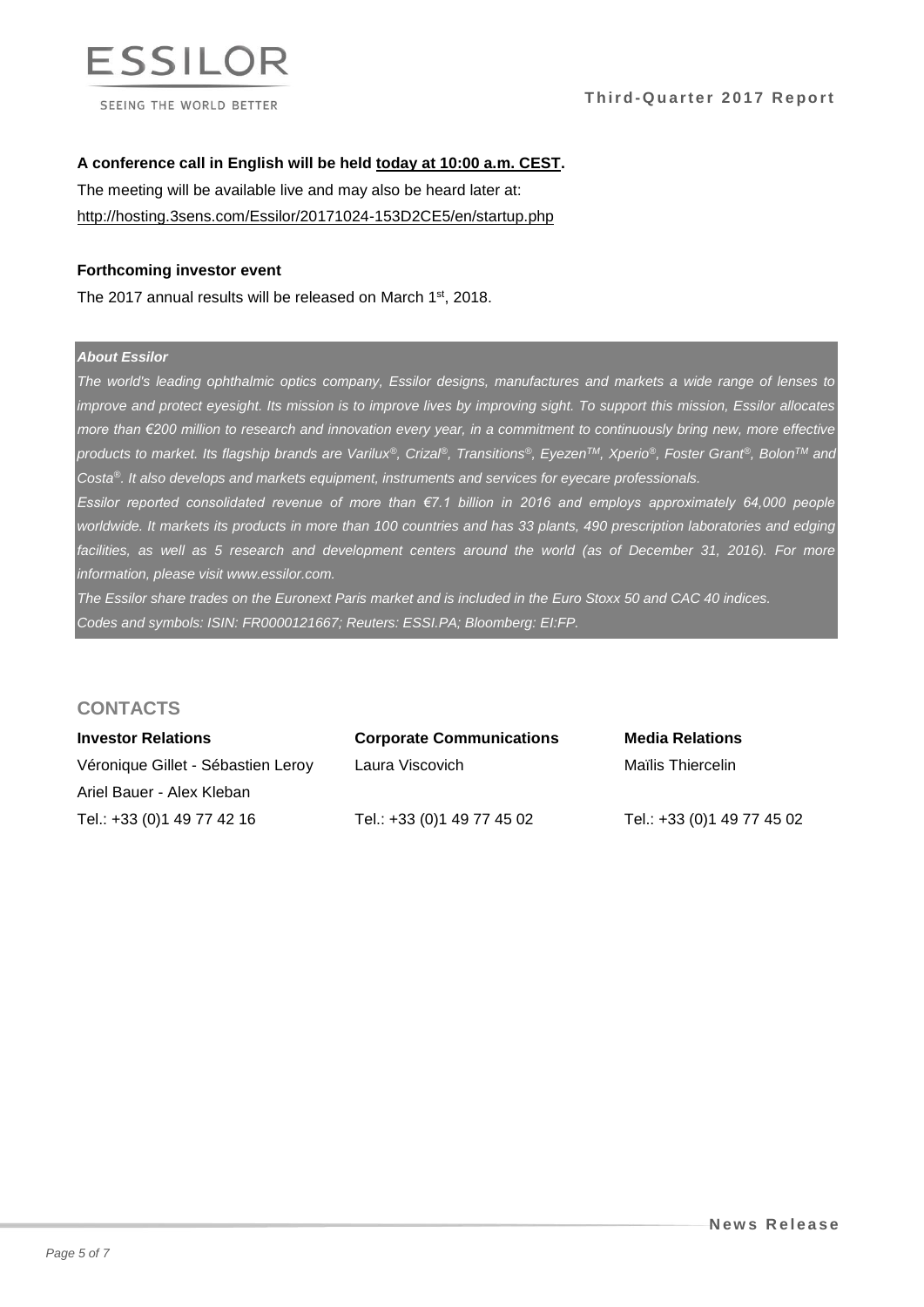

# **APPENDIX: ESSILOR INTERNATIONAL CONSOLIDATED REVENUE BY QUARTER**

| $\epsilon$ millions                     | 2017  | 2016  |
|-----------------------------------------|-------|-------|
| <b>First Quarter</b>                    |       |       |
| <b>Lenses &amp; Optical Instruments</b> | 1,713 | 1,567 |
| <b>North America</b><br>➤               | 767   | 710   |
| Europe<br>➤                             | 508   | 470   |
| Asia/Pacific/Middle East/Africa<br>➤    | 311   | 283   |
| Latin America<br>➤                      | 127   | 104   |
| <b>Sunglasses &amp; Readers</b>         | 199   | 173   |
| <b>Equipment</b>                        | 50    | 44    |
| <b>TOTAL First Quarter</b>              | 1,962 | 1,784 |
| <b>Second Quarter</b>                   |       |       |
| <b>Lenses &amp; Optical Instruments</b> | 1,669 | 1,562 |
| North America<br>➤                      | 715   | 668   |
| ➤<br>Europe                             | 529   | 495   |
| Asia/Pacific/Middle East/Africa<br>➤    | 304   | 282   |
| Latin America<br>➤                      | 121   | 117   |
| <b>Sunglasses &amp; Readers</b>         | 218   | 187   |
| <b>Equipment</b>                        | 60    | 50    |
| <b>TOTAL Second Quarter</b>             | 1,947 | 1,799 |
| <b>Third Quarter</b>                    |       |       |
| <b>Lenses &amp; Optical Instruments</b> | 1,559 | 1,541 |
| <b>North America</b><br>➤               | 658   | 671   |
| Europe<br>➤                             | 487   | 461   |
| Asia/Pacific/Middle East/Africa<br>➤    | 293   | 288   |
| Latin America<br>➤                      | 121   | 121   |
| <b>Sunglasses &amp; Readers</b>         | 148   | 132   |
| <b>Equipment</b>                        | 45    | 50    |
| <b>TOTAL Third Quarter</b>              | 1,752 | 1,723 |
| <b>Fourth Quarter</b>                   |       |       |
| <b>Lenses &amp; Optical Instruments</b> |       | 1,549 |
| <b>North America</b><br>➤               |       | 657   |
| Europe<br>➤                             |       | 480   |
| Asia/Pacific/Middle East/Africa<br>➤    |       | 286   |
| Latin America<br>➤                      |       | 126   |
| <b>Sunglasses &amp; Readers</b>         |       | 192   |
| <b>Equipment</b>                        |       | 68    |
| <b>TOTAL Fourth Quarter</b>             |       | 1,809 |